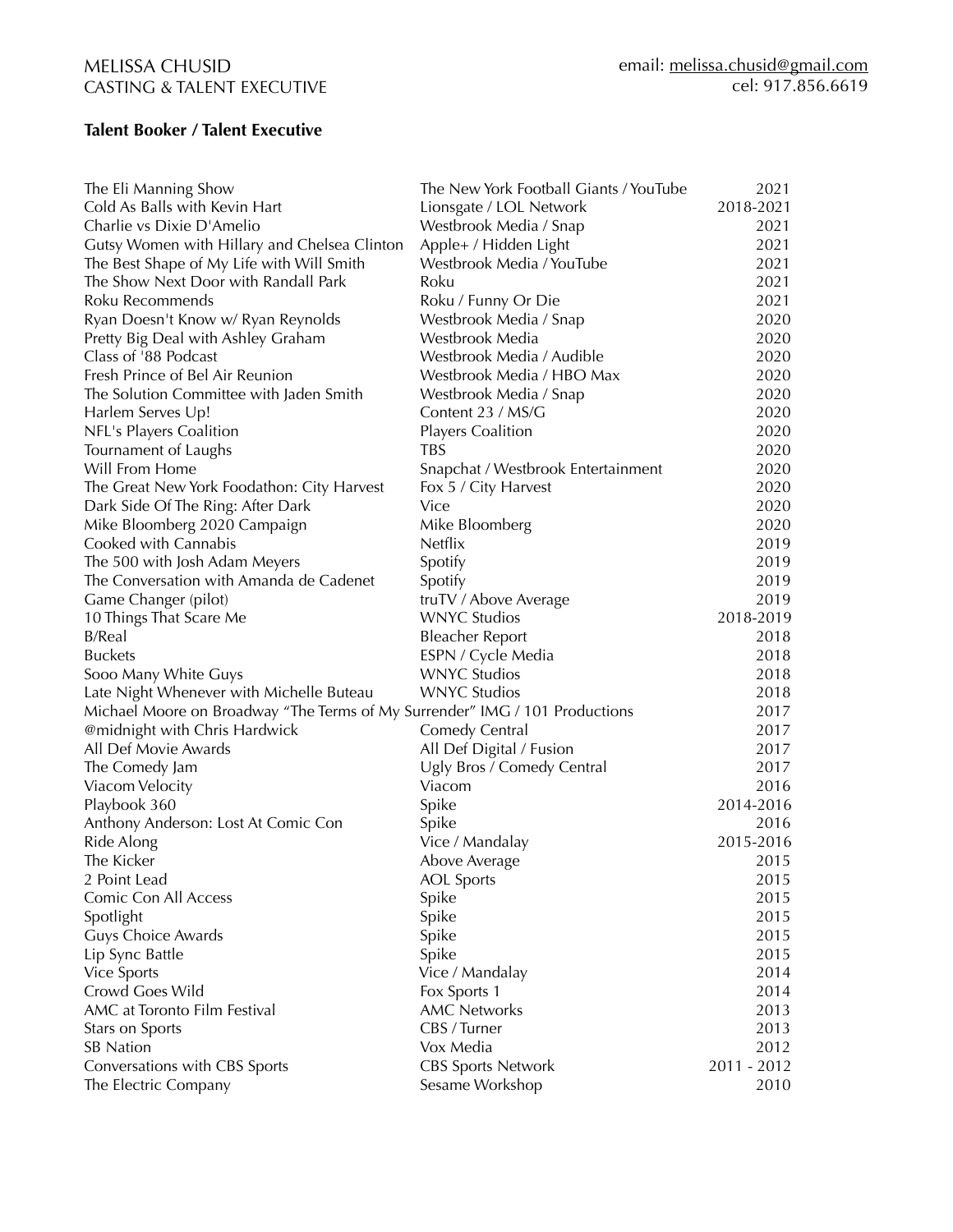| <b>MSG Concert Series</b>                 | MSG Media                 | 2008-2009 |
|-------------------------------------------|---------------------------|-----------|
| MSG at the Movies                         | MSG Media                 | 2008-2009 |
| MSG, NY                                   | MSG Media                 | 2008-2010 |
| The #1 College Sports Show                | <b>CBS Sports Network</b> | 2005-2006 |
| World Wide Day of Play (talent executive) | Nickelodeon               | 2005      |
| "U-Pick Live"                             | Nickelodeon               | 2002      |
| Slimetime Live                            | Nickelodeon               | 1996-2001 |
| Nickelodeon's Kids Choice Awards          | Nickelodeon               | 2003-2005 |

#### **CASTING DIRECTOR**

| <b>Television Series/Pilots</b>          |                                                       |           |
|------------------------------------------|-------------------------------------------------------|-----------|
| Fidelity & Bear                          | Viacom Velocity                                       | 2021      |
| Ryan Doesn't Know w/ Ryan Reynolds       | Westbrook Media / Snapchat                            | 2021      |
| Willow Smith's Black Space               | Westbrook Media / Facebook                            | 2021      |
| Will Smith's Dad's Just Don't Understand | Westbrook Media / Facebook                            | 2021      |
| Jada Smith's Essentials                  | Westbrook Media / Facebook                            | 2021      |
| Vote-A-Thon                              | Westbrook Media / Facebook                            | 2020      |
| Live Zone Weekly                         | Live x Live                                           | 2020      |
| The Playback                             | Quibi / Film 45                                       | 2019      |
| Cooked with Cannabis                     | Netflix/25/7Productions/ MERRY JANE                   | 2019      |
| @midnight with Chris Hardwick            | Comedy Central                                        | 2017      |
| Daily Mail TV                            | Stage 29 Productions/CBS Television Distribution 2017 |           |
| The Daily Show with Trevor Noah          | Comedy Central                                        | 2018      |
| The Daily Show with Jon Stewart          | <b>Busboy Productions / Comedy Central</b>            | 2012-2017 |
| Odd Squad                                | PBS                                                   | 2012      |
| The Electric Company                     | Sesame Workshop                                       | 2010      |
| Toy Hunters (pilot)                      | <b>Travel Channel</b>                                 | 2011      |
| Playdates                                | Lifetime                                              |           |
| 2011                                     |                                                       |           |
| <b>Blue's Clues</b>                      | Nickelodeon                                           | 1996-2004 |
| Drake & Josh (NY Casting & Pilot)        | Nickelodeon                                           |           |
| 2004                                     |                                                       |           |
| All That (NY Casting)                    | Nickelodeon                                           | 1998-2004 |
| Taina                                    | Nickelodeon                                           | 2001-2002 |
| Nickelodeon GAS "Gamefarm"               | Nickelodeon                                           | 2002      |
| U Pick Live                              | Nickelodeon                                           | 2000      |
| Double Dare 2000                         | Nickelodeon                                           | 2000      |
| Noah Knows Best                          | Nickelodeon                                           | 2000      |
| Bus No. 9                                | Nickelodeon                                           | 1998      |
| Cousin Skeeter (pilot)                   | Nickelodeon                                           | 1998      |
| 100DeedsforEddieMcDowd (NYCasting)       | Nickelodeon                                           | 1998      |
| Figure It Out                            | Nickelodeon                                           | 1997      |
| Kenan & Kel                              | Nickelodeon                                           | 1996      |
| Feature Films                            |                                                       |           |
| A Guide To Recognizing Your Saints       | <b>First Look Studios</b>                             |           |
| 2006                                     |                                                       |           |
| August Rush                              | <b>Warner Brothers</b>                                | 2006      |
| Clockstoppers (NY Casting)               | Nickelodeon / Paramount                               |           |
| 2006                                     |                                                       |           |
| Cry Baby Lane                            | Nickelodeon                                           | 2000      |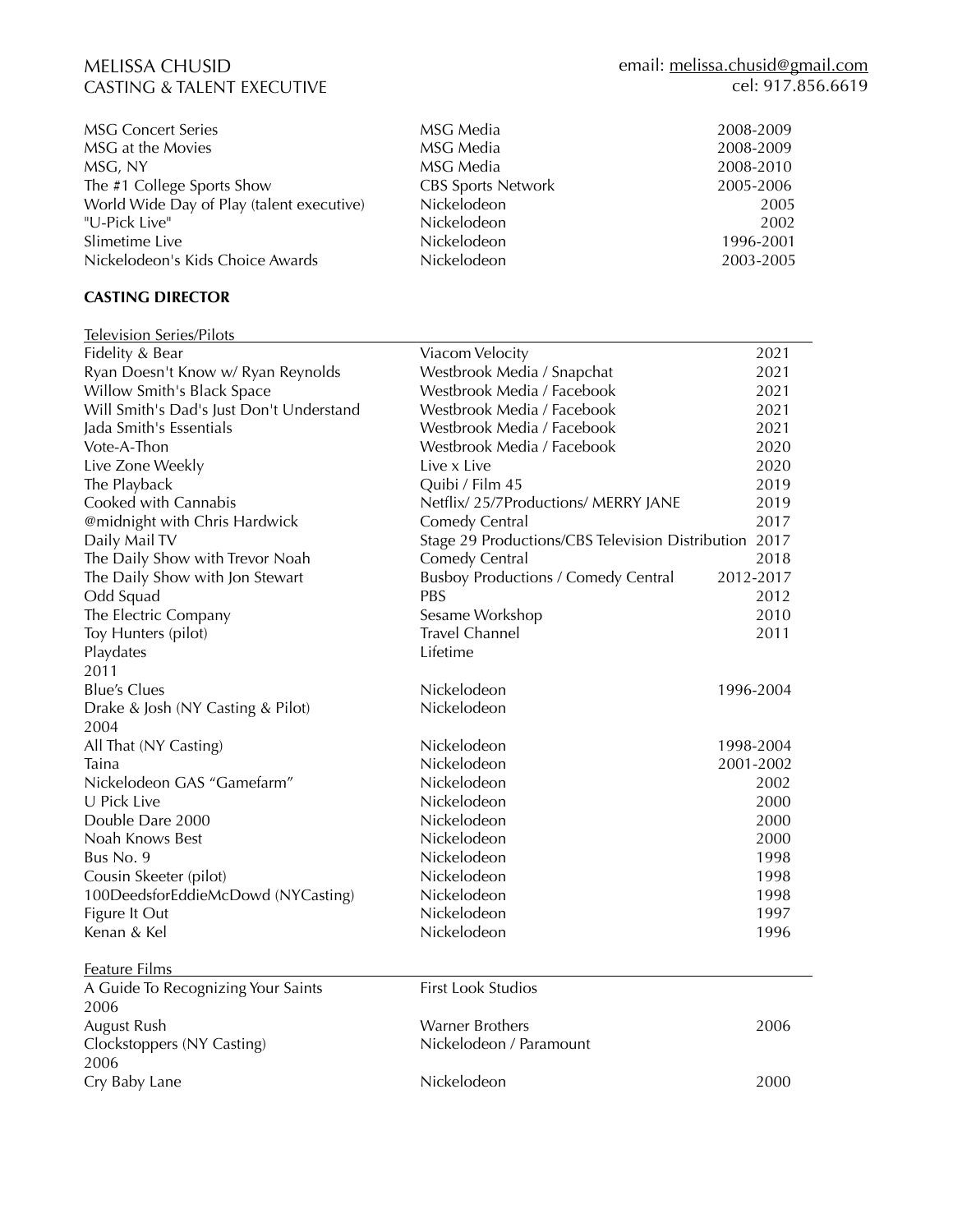| Snow Day (NY Casting)<br>2000                                               | Nickelodeon / Paramount          |           |
|-----------------------------------------------------------------------------|----------------------------------|-----------|
| Doom Runners (NY Casting)                                                   | Nickelodeon                      | 1997      |
| <b>Broadway</b>                                                             |                                  |           |
| Mr. Rickey Calls a Meeting                                                  | La Vie Productions               | 2018      |
| Right Before I Go                                                           | La Vie Productions               | 2017      |
| Michael Moore on Broadway "The Terms of My Surrender" IMG / 101 Productions |                                  | 2017      |
| <b>Animation</b>                                                            |                                  |           |
| The Early Birds                                                             | Sesame Workshop                  | 2019      |
| Creative Galaxy                                                             | Out of the Blue / Amazon         | 2013      |
| <b>Tic Toc</b>                                                              | Nick Jr.                         | 2011      |
| <b>Bing Bunny</b>                                                           | Acamar                           | 2010      |
| Angelo Rules!                                                               | Cartoon Network                  | 2010      |
| Go, Diego! Go!                                                              | Nick Jr.                         | 2005-2007 |
| The Backyardigans                                                           | Nick Jr.                         | 2004-2006 |
| Dora the Explorer                                                           | Nick Jr.                         | 2000-2004 |
| Little Bill                                                                 | Nick Jr.                         | 1999-2003 |
| <b>Blue's Clues</b>                                                         | Nick Jr.                         | 1996-2004 |
| Kablam                                                                      | Nick Jr.                         | 1996-1999 |
| <b>Podcasts</b>                                                             |                                  |           |
| I Love A Lifetime Movie                                                     | Lifetime                         | 2021      |
| Pretty Big Deal with Ashley Graham                                          | Westbrook Media                  | 2020      |
| Class of '88 Podcast                                                        | Westbrook Media / Audible        | 2020      |
| The 500 with Josh Adam Meyers                                               | Spotify                          | 2019      |
| The Conversation with Amanda de Cadenet                                     | Spotify                          | 2019      |
| Sex Ed (pilot)                                                              | Spotify Studios                  | 2019      |
| Technically Compatible (pilot)                                              | Spotify Studios                  | 2019      |
| 10 Things That Scare Me                                                     | <b>WNYC Studios</b>              | 2018-2019 |
| This Podcast Has Fleas (podcast for kids)                                   | <b>WNYC Studios</b>              | 2017      |
| <b>Web Series / Branded Content</b>                                         |                                  |           |
| Off Day                                                                     | Viacom Velocity                  | 2017      |
| Film Schooled                                                               | Viacom Velocity                  | 2017      |
| Viralocity with Jeremy Lin                                                  | Comedy Central / Viacom Velocity | 2016      |
| Kia/Guys Choice with Jared Goff                                             | Spike                            | 2016      |
| Sonic/Lip Sync Battle with Tyler Posey                                      | Spike                            | 2016      |
| The Kicker                                                                  | Above Average                    | 2015-2016 |
| 2 Point Lead                                                                | <b>AOL</b> Sports                | 2015      |
| <b>SB Nation</b>                                                            | Vox Media                        | 2012      |
| What You Missed                                                             | Time Inc Studio                  |           |
| 2007                                                                        |                                  |           |
| <b>PRODUCER</b>                                                             |                                  |           |
| Bennett's World (working title - pilot)                                     | Point Seven Labs                 | 2019      |
| Monday Reboot (working title - pilot)                                       | Point Seven Labs                 | 2019      |
| Mr. Rickey Calls A Meeting                                                  | La Vie Productions               | 2018      |
| Right Before I Go                                                           | La Vie Productions               | 2017      |
| Heart of Summer (Web Series)                                                | ESPNW/ espn.com                  | 2013      |
| Find Your Fitness (Web Series)                                              | MSN Healthy Living               | 2013      |